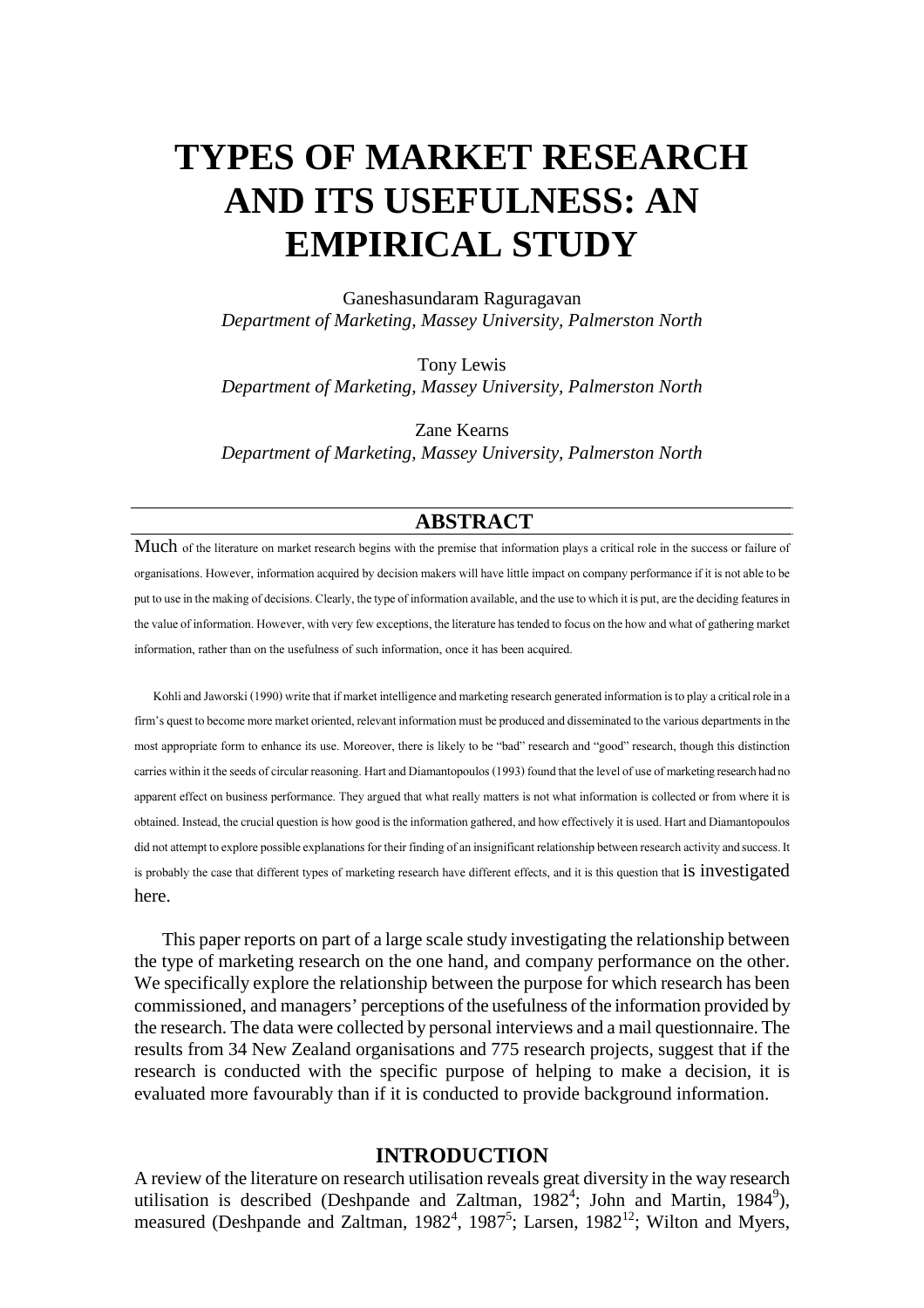1986<sup>17</sup>), and categorised (Deshpande and Zaltman, 1982<sup>4</sup>, 1987<sup>5</sup>; Lee, Acito, and Day, 1987 $<sup>13</sup>$ ; Wilton and Myers, 1986 $<sup>17</sup>$ ). For instance, research utilisation has been referred to</sup></sup> as: (1) the extent to which research is used directly to guide behaviour and make decisions and; (2) the extent to which information leads to the reduction of uncertainty for decision makers, and (3) the extent to which there have been specific changes in behavioural, cognitive, and affective areas. The various measures of research utilisation proposed to date also differ in their focus, scope, and process.

Kohli and Jaworski<sup>10</sup> (1990) write that if market intelligence and marketing research generated information is to play a critical role in a firm's success, the way in which it is produced and disseminated to the various departmentsis crucial. However, little empirical work has been conducted on the link between the type and extent of marketing research activities and business performance. Many studies focus primarily on the extent to which the marketing research has been adopted by organisations, rather than its specific consequences. The literature shows only one empirical study of the consequences of marketing research. This noteworthy exception is the study of Hart and Diamantopoulos<sup>7</sup> (1993). Hart and Diamantopoulosfound a surprising non-significant relationship between research activity and success. They did not, however, attempt to explore possible explanations for this finding. One possible explanation is that different types of marketing research have different effects, some positive and some negative, with the result of an aggregate null relationship.

# **TYPE OF RESEARCH USE**

The literature on research use talks of the existence of two key dimensions in the evaluation of research: namely, instrumental and conceptual (Deshpande and Zaltman, 1982 4 ). Instrumental use, or what in our paper is termed 'decision research' has been defined as the direct application of research findings and conclusions to solve a specific problem, or to make a particular decision (Deshpande and Zaltman, 1982<sup>4</sup>). In this type, a problem exists and the solution depends on the research providing information to fill the information gaps.

Conceptual use, or 'background research' in our paper, refersto the indirect application of information, in the sense that information is used to broaden the managerial knowledge base without serving any one particular project (Moorman, 1995<sup>15</sup>). Background research is commissioned to understand what is prevailing in the market and to get a feel for customer satisfaction. It is also used to understand the after-effects of decisions made on the basis of decision research. Menon and Varadarajan<sup>14</sup> (1992) say that such research is less direct than action-oriented research.

#### **METHODOLOGY**

A list of company names was compiled from the New Zealand Market Research Society's Directory (1998) with assistance from the New Zealand Business Who's Who (39th edition). Market research companies were excluded and agreement to participate was sought from 87 client companies who thus made up the initial sample. The sample covered a wide spectrum of service and manufacturing companies.

Initially, the chief executives of the 87 organisations were approached with an outline of the intended research. The executives were invited to nominate a participant from among their staff, who could be asked to provide all information relating to market research that had been commissioned or conducted over the past 10 years. Of the initial 87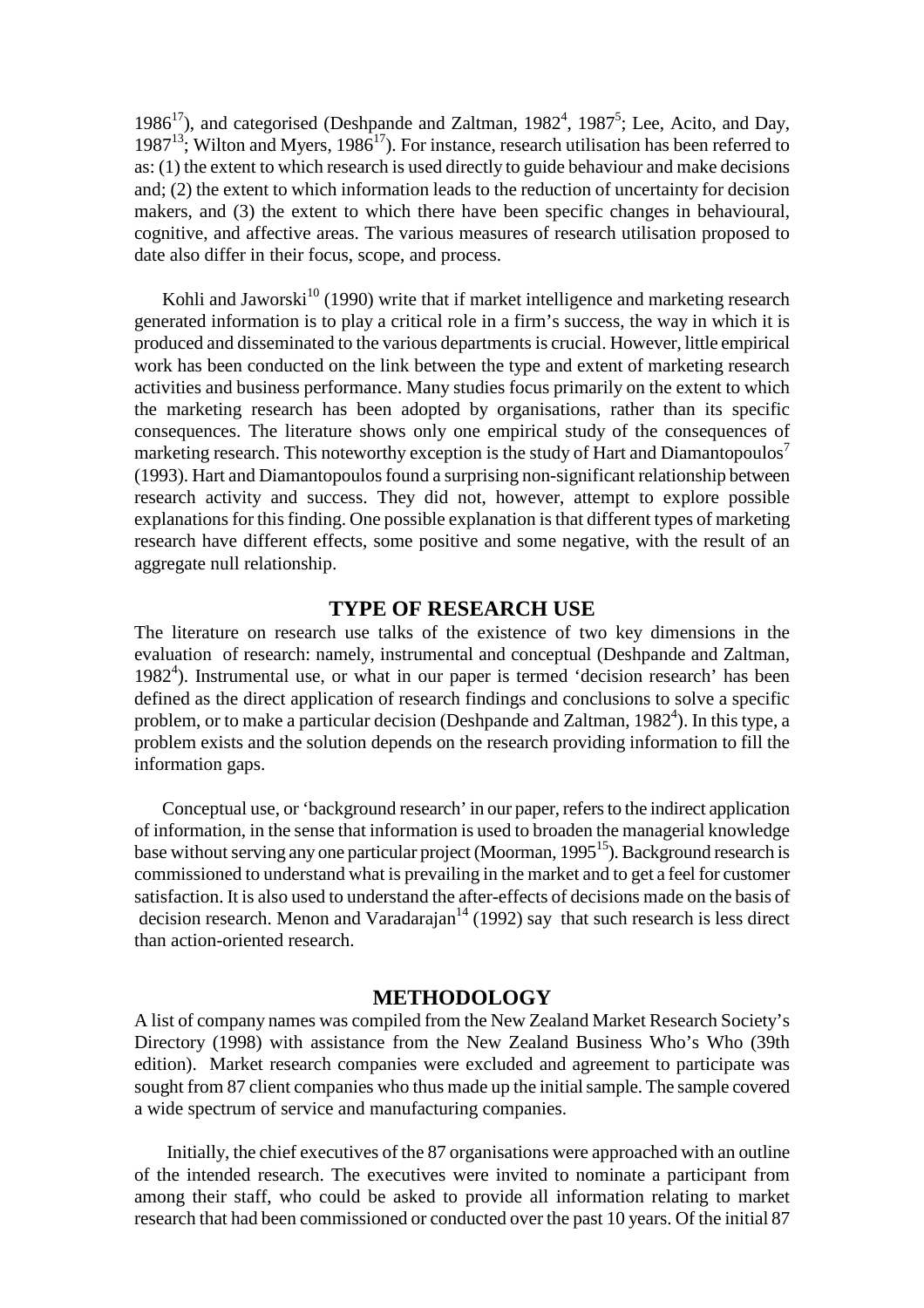contacts, 34 organisations agreed to participate in the research. After a relationship was established with people nominated by the chief executive, 34 in-depth interviews were undertaken over a six-month period between June and November 1999. These interviews obtained detailed information on the research projects including purposes, expectations, selection criteria, methodology, type, results, implementation of outcomes, and the influence of organisational factors. Follow-up interviews were held with some respondents to confirm and clarify responses, as well as to gather other qualitative data on the operational aspects of research.

Based on the information obtained in this first round of interviewing, the research projects (n=3018) were classified as 'decision type' or 'background type'. This was accomplished by the lead researcher reviewing each project's objectives and methodology. Not all the projects conducted by the organisations were selected for the analysis described in this paper. The number of projects from each organisation was limited to a maximum of 45 decision type projects and an equal number of background projects. If there was more than 45, then 45 were randomly selected from each organisation. In the absence of any decision research project a random sample of a maximum of 14 projects was selected. In total, 775 projects were selected from the 34 participating organisations. This was an overall sampling ratio of 25% of the total number of projects. Out of the 775 projects selected for evaluation, 342 (44%) were decision research and 433 (56%) were background research. To obtain the data required for the study each of the projects was rated by respondents on five-point scale (strongly agree (5) to strongly disagree (1)) on the dimensions given in Exhibit 1.

Exhibit 1

| Overall the project was very useful                               |
|-------------------------------------------------------------------|
| The project gave us a good understanding of our market            |
| After the research it was quite clear what action should be taken |
| The project was well worth the money spent                        |
|                                                                   |

#### **INVOLVEMENT BIAS**

The influence of involvement in the research project by the manager has been emphasised by various writers (Curren, Folkes and Steckel, 1985<sup>3</sup>; Bradley, 1978<sup>2</sup>; Deshpande and Zaltman, 1987<sup>5</sup>; Lee, Acito, and Day, 1987<sup>13</sup>). For example, it is speculated that projects in which the respondent was involved in might be highly regarded, whilst ones commissioned by others might be viewed less favourably.

To investigate the potential for biasin the responses due to personal involvement in the commissioning of the research, respondents were asked to rate 'I personally was involved in the project' on the same five-point scale. Table 1 reports the ratings of the projects by the respondents' level of involvement, and shows that there was only slightly more involvement in 'decision research' projects than in 'background research' projects. Furthermore, the mean scores on the involvement scale show no statistical difference, with the mean involvement for Decision research being 2.6, and for Background research being 2.4. Thus if the ratings are biased, they are probably biased by the same amount in each category, and the bias can safely be ignored when comparing the results between the different types of research.

Table 1 - Distribution of Responses for Involvement by Research Type

| Measurement | $T$ vne $\wedge$ | Respondents Ratings of Projects (rounded %ages) |       |         |          |                          |  |  |  |
|-------------|------------------|-------------------------------------------------|-------|---------|----------|--------------------------|--|--|--|
| Variable    |                  | <b>Strongly Agree</b>                           | Agree | Neutral | Disagree | <b>Strongly Disagree</b> |  |  |  |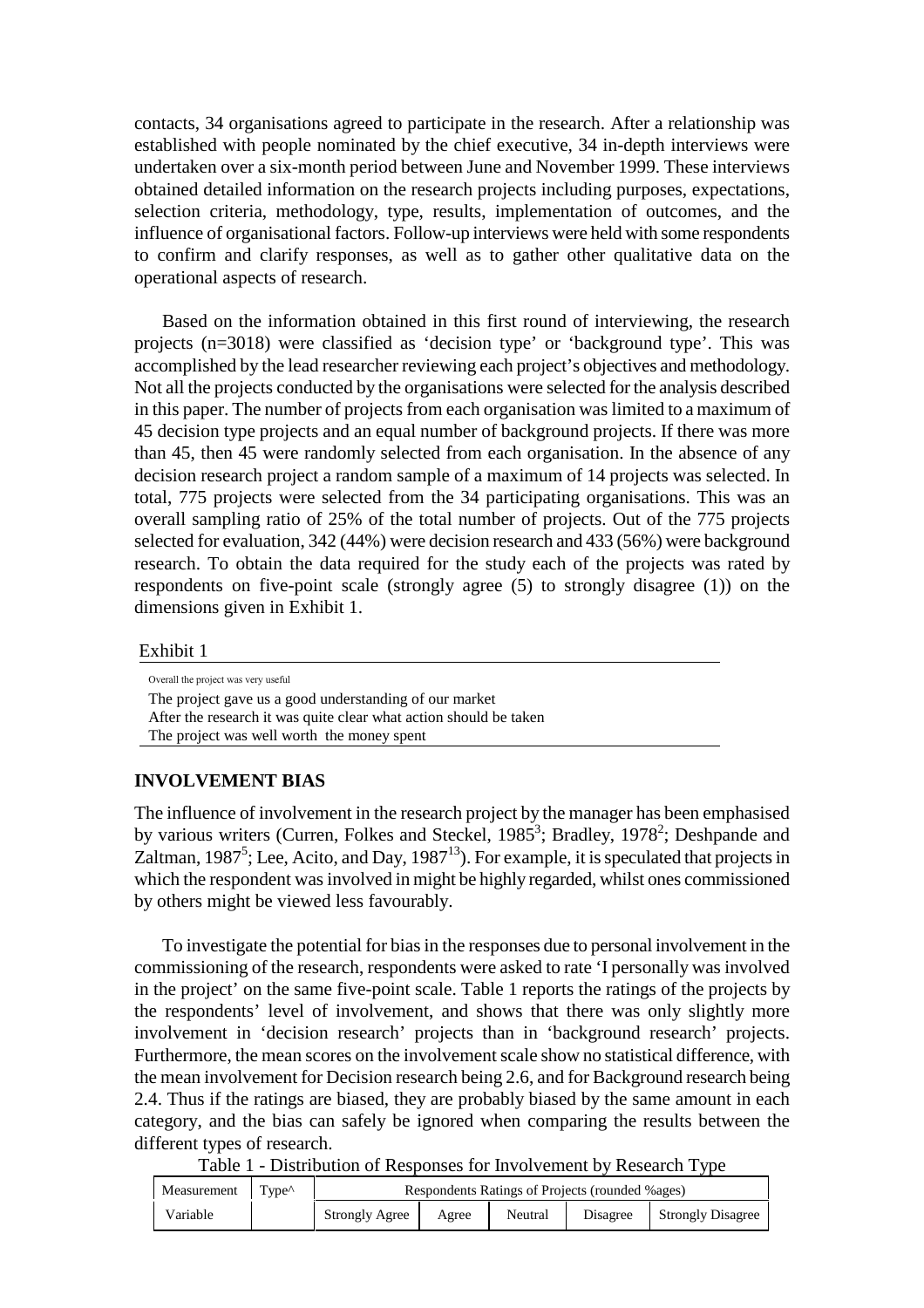| Involvement | DR | IJ  | ت              | 1 U | 4U |
|-------------|----|-----|----------------|-----|----|
|             | DЛ | ن د | n٢<br>$\omega$ | --  |    |

^ Type of Research (DR-Decision Research; BR-Background Research)

# **UNIVARIATE RESULTS**

Tables 2 and 3 show the results of the analysis of the different types of marketing research and the ratings on usefulness, market understanding, actionable, and value. Table 2 shows the distribution of the responses to the rating questions. CHI-SQUARE statistics are also reported to test if the cell counts differed from that expected if there was no relationship between the rating and the type of research. While the chi-square test is limited for this sort of data, the results show that the responses were unequal for each classification.

| Measurement     | $Type^{\wedge}$ | Respondents Ratings of Projects (row % ages rounded) |       |         |          |                          |        |  |
|-----------------|-----------------|------------------------------------------------------|-------|---------|----------|--------------------------|--------|--|
| Variables       |                 | <b>Strongly Agree</b>                                | Agree | Neutral | Disagree | <b>Strongly Disagree</b> | Square |  |
| Overall         | DR              | 31                                                   | 62    | 7       |          |                          | $*$    |  |
| usefulness      | <b>BR</b>       | 9                                                    | 40    | 44      | 7        |                          |        |  |
| Provided market | DR              | 6                                                    | 44    | 35      | 14       | .6                       | $\ast$ |  |
| understanding   | <b>BR</b>       | 25                                                   | 51    | 19      | 5        | $\cdot$ 2                |        |  |
| Indicated       | DR              | 37                                                   | 54    | 9       |          |                          | $\ast$ |  |
| clear action    | <b>BR</b>       | 8                                                    | 26    | 45      | 20       | .5                       |        |  |
| Value<br>for    | DR              | 24                                                   | 65    | 11      |          |                          | $*$    |  |
|                 | <b>BR</b>       | 9                                                    | 27    | 46      | 18       | 1.6                      |        |  |

Table 2 - Distribution of Responses by Research Type

^ Type of Research (DR-Decision Research; BR-Background Research)

\*Significant at 0.01 level or better. We are aware of the problems of applying Chi-Square to ordinal data.

ANOVA results are reported in Table 3 to see whether any significant differences exist between the type of research in relation to means of each of the measurement variables. The results indicate that all of the differences in the means were statistically significant at the .01 level.

| <b>Measurement</b><br>Variables       |                    | $\ldots$<br><b>Classification of Projects</b><br>(Mean Score) |                                   | $\mathbf{I}$<br><b>Difference</b> | P      |                |
|---------------------------------------|--------------------|---------------------------------------------------------------|-----------------------------------|-----------------------------------|--------|----------------|
|                                       | Overall<br>$n=775$ | Decision<br>Research<br>$n=342$                               | Background<br>Research<br>$n=433$ |                                   |        | Eta<br>Squared |
| Overall usefulness                    | 3.8                | 4.2                                                           | 3.5                               | 0.7                               | $\ast$ | .22            |
| Provided good<br>market understanding | 3.7                | 3.4                                                           | $\overline{4}$                    | 0.6                               | $\ast$ | .10            |
| Indicated clear action                | 3.7                | 4.3                                                           | 3.2                               | 1.1                               | $\ast$ | .32            |
| Value for money                       | 3.6                | 4.1                                                           | 3.2                               | 0.9                               | $\ast$ | .25            |
| Involvement                           | 2.5                | 2.6                                                           | 2.4                               | 0.2                               |        |                |

#### Table 3 - Project Ratings by Type of Research

\* Significant at 0.01 or better. We are aware that caution should be used in interpreting anova results on ordinal data. **Overall Usefulness**

The results presented in Tables 2 and 3 show that 'decision research' projects scored more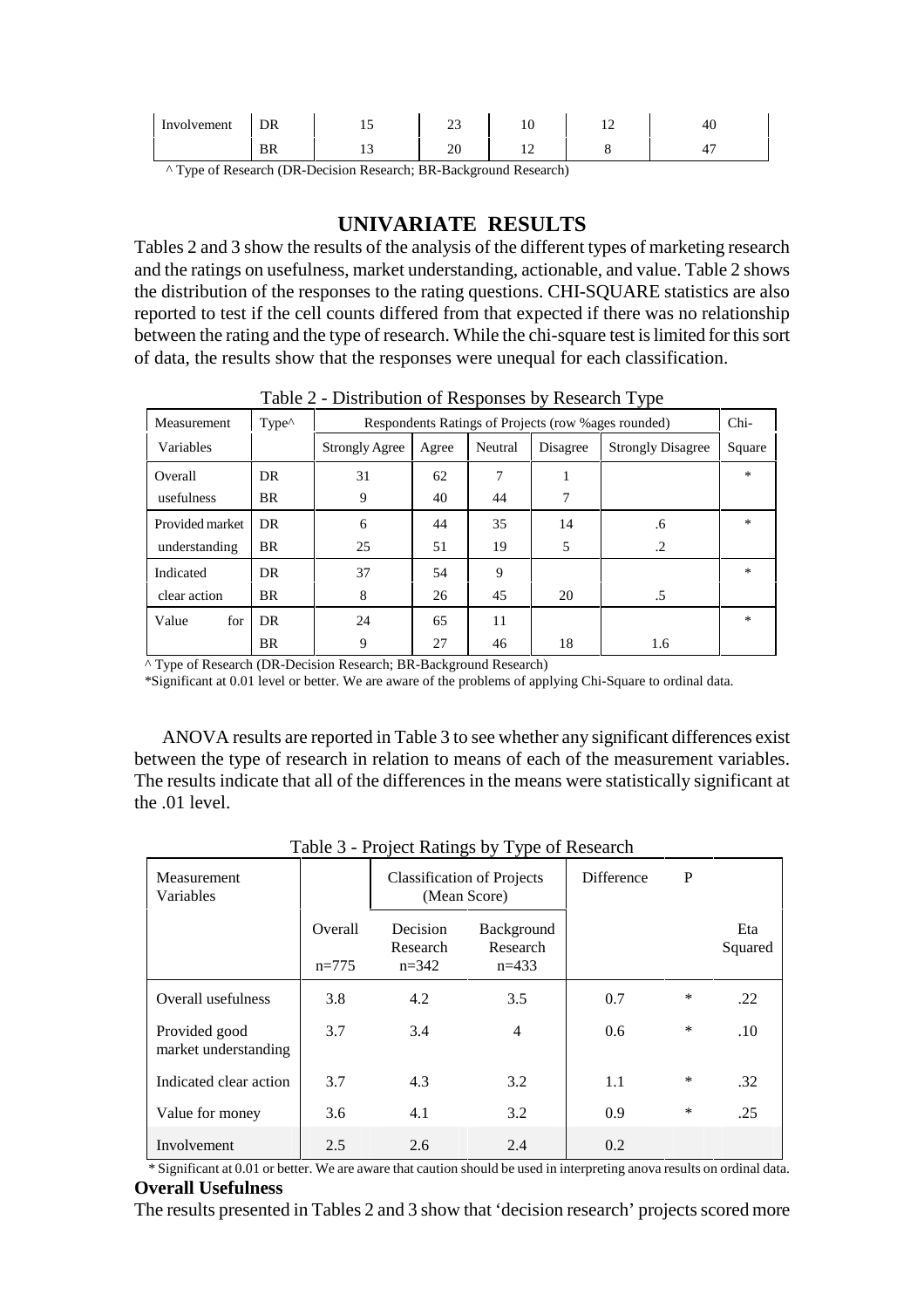highly than 'background research' projects on 'Overall the project was very useful'. This supports Shrivastava's<sup>16</sup> (1987) argument of "usefulness of research is its ability to provide decision makers with a rationale for making decisions, thereby prompting actions in organisations". Furthermore, Table 2 indicates that 93% of the 'decision research' projects and 49% of the 'background research' projects were rated as useful (agree/strongly agree).

## **Provided Good Market Understanding**

Table 3 indicates that 'background research'scored higher on 'The project gave us a good understanding of our market'. This is as expected; that is what it is carried out for. It is to provide general enlightenment and can be considered as developing the managerial knowledge base. Table 2 shows that 76% of the background research projects were rated as 'provided good market understanding' (agree/strongly agree) but only 51% of the 'decision research' projects were rated in this way.

#### **Indicated Clear Action**

This scale measured the direction provided by the research. Table 3 shows that 'decision research' projects in general scored more highly than 'background research' projects on 'After the research it was quite clear what action should be taken'. The response ratings also indicate that 91% of the 'decision research' projects were rated as 'provided clear direction for action' (agree/strongly agree) compared to 34% of the 'background research' projects.

#### **Value for Money**

The value of a study to the manager is affected by the costs incurred in conducting the study compared to its worthinessin terms of applicability. The cost of a study is perceived in both monetary and non-monetary terms, such as time and energy expended in commissioning or conducting the study, or in collecting the information. Table 3 shows that 'decision research' projects (89%) scored more highly than 'background research' projects (36%) on 'The project was well worth the money spent'.

Examining the managers' responses on project usefulness shows that none of the projects, whether 'decision research' or 'background research', was rated 'strongly disagree'. This result corresponds with the studies that show that managers express a generally positive, favourable attitude toward marketing research, and consider it to be a valuable tool (Bellenger, 1979<sup>1</sup>; Holbert, 1974<sup>8</sup>; Krum, 1978<sup>11</sup>; Deshpande and Zaltman, 1982<sup>4</sup>; and Deshpande and Jeffries, 1981<sup>6</sup>).

# **MULTIVARIATE RESULTS**

The univariate results give some measure of difference in the value of research in favour of decision research. Each variable indicates in some way a common-sense dimension of the over-all value of research projects. However, it is possible that if the four variables were reduced to the underlying dimensions we would find a greater difference in the evaluation. With that in mind, a MANOVA was performed to show the combined effect of all four (excluding involvement) variables. The results are given in Table 4 indicate a much enhanced difference in the value of the different types of research. The difference is significant at .01 level and the Eta-squared value shows that 98 percent of the variation in the single measure of usefulness is explained by research type.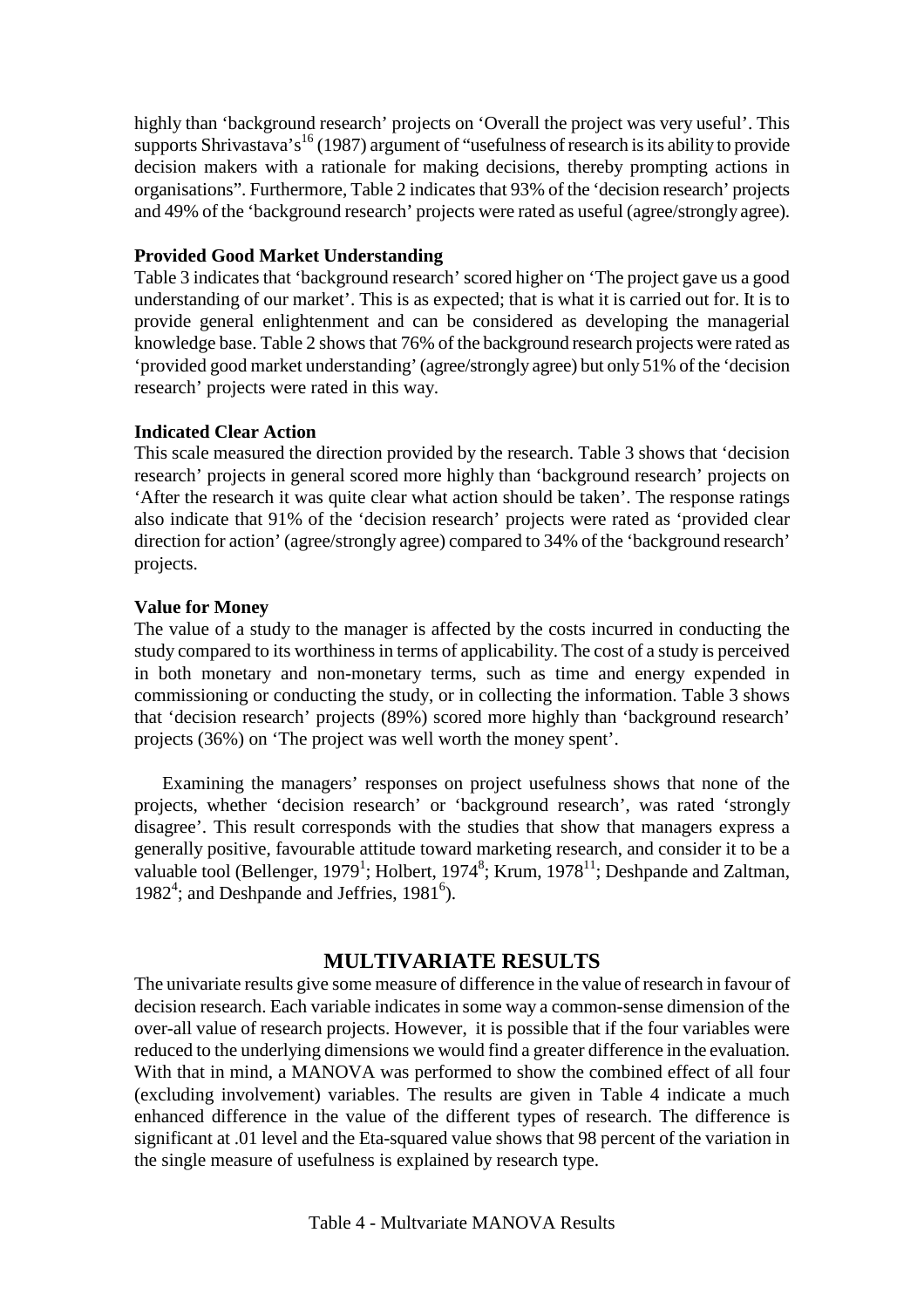|                               |      | Eta-squared |
|-------------------------------|------|-------------|
| Model (Combined)              | 7500 | .98         |
| $\cdot$ $\sim$<br>$\sim$<br>. |      |             |

Significant at 0.01 level or better.

# **Exploring the Dimensionality of Project Rating**

The above MANOVA results however impose a single dimension on the results. It could perhaps be instructive to explore a more appropriate number of dimensions. This approach is supported by Table 5 which gives the correlation coefficients between the original rating variables. This shows high correlations between 'overall usefulness' and 'indicated clear action', and 'value for money', but a low correlations with 'provided good market understanding'.

|                                    | Overall usefulness | Provided good market   Indicated clear action<br>understanding |      |  |  |  |  |
|------------------------------------|--------------------|----------------------------------------------------------------|------|--|--|--|--|
| Overall usefulness                 | 1.00               |                                                                |      |  |  |  |  |
| Provided good market understanding | 0.17               | 1.00                                                           |      |  |  |  |  |
| Indicated clear action             | 0.79               | 0.04                                                           | 1.00 |  |  |  |  |
| Value for money                    | 0.80               | 0.08                                                           | 0.78 |  |  |  |  |

Table 5 - Relationship Between Measurement Variables

The unrotated two component principal components solution given in Table 6 shows a simple and meaningful grouping of variables.

|                                    | Component |        |  |  |  |
|------------------------------------|-----------|--------|--|--|--|
|                                    |           |        |  |  |  |
| Overall usefulness                 | .93       | .02    |  |  |  |
| Value for money                    | .93       | $-.08$ |  |  |  |
| Indicated clear action             | .92       | $-.13$ |  |  |  |
| Provided good market understanding | .17       | .98    |  |  |  |

Table 6 - Unrotated Factor Matrix

As expected 'provided good market understanding' is the odd one out. With that in mind we reduced the four variables to two principal components and called them 'valuable research' for the first component, and 'informational research' for the second component. The three variables 'value for money', 'indicated clear action' and 'overall usefulness' loaded significantly in the first component and the variable 'provided good market understanding' loaded significantly on the second component. These two new components, accounted for 90 percent of the variation of the original variables. The 'valuable research', we would expect from the univariate analysis, will contain information relating to decision type research and the 'informational research' will provide information regarding background type research projects. Table 7 gives the results of ANOVA on the two factor solution. This table shows a slight improvement, in terms of the Eta-squared values, on the univariate anova using four variables.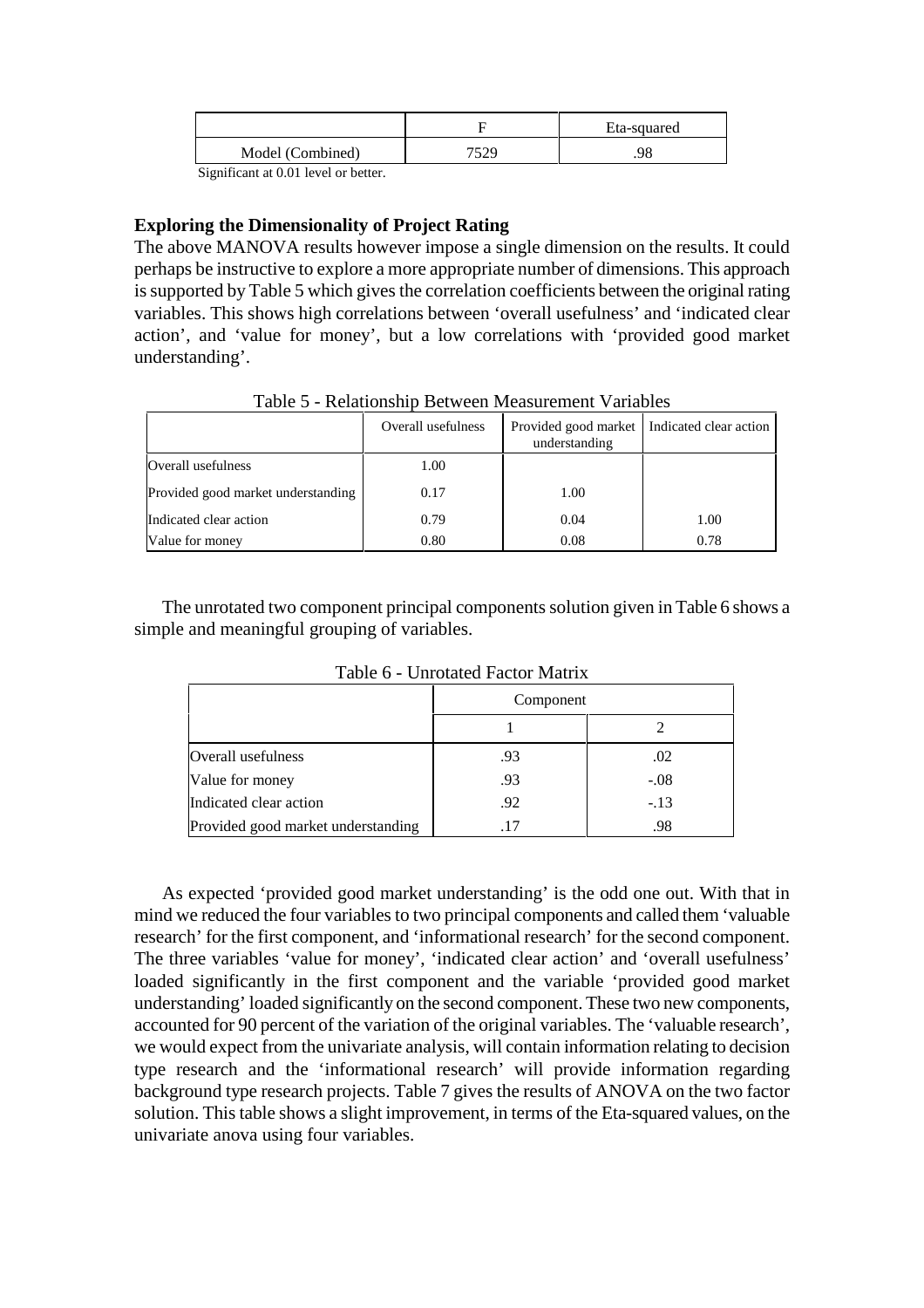| Measurement Variables  | <b>Mean Factor Scores</b>                                              |        | Difference | P      |             |
|------------------------|------------------------------------------------------------------------|--------|------------|--------|-------------|
|                        | Decision<br>Background<br>Research<br>Research<br>$n = 342$<br>$n=433$ |        |            |        | Eta Squared |
| Valuable research      | .65                                                                    | $-.51$ | 1.14       | $\ast$ | .32         |
| Informational research | $-.40$                                                                 | .31    | 0.91       | *      |             |

Table 7 - Project Ratings by Factor

\*Significant at 0.01 or better.

Further analysis was conducted to investigate the extent and type of research commissioned by the respondents' organisations and their ratings of usefulness. Table 8 shows that the ratings by the companies which are 'high' in decision oriented research scored more highly than "low" in decision oriented projects on "Valuable research". On the other hand, companies which are "low" in decision oriented projects scored higher on "Informational research." The differencesin the means between 'high' and 'low' decision oriented companies were significant at the .01 level. This indicates companies which are 'high' in decision oriented research consider their research projects as valuable in terms of its usefulness, money value and providing direction for action. On the other hand, companies which are "low" in decision oriented projects consider their research as useful only in terms of providing market information.

|                                       |         | Ranked mostly on Decision research |         |                         |        |          |
|---------------------------------------|---------|------------------------------------|---------|-------------------------|--------|----------|
|                                       | High    | Moderate                           | Low     | Difference <sup>^</sup> | P      | Overall  |
| Measurement Variables                 | $n=10$  | $n=17$                             | $n=7$   |                         |        | $n = 34$ |
|                                       |         |                                    |         |                         |        |          |
| Valuable Research                     | 0.19    | $-0.12$                            | $-0.31$ | 0.5                     | $\ast$ |          |
| Overall usefulness                    | 4.1     | 3.7                                | 3.7     | 0.4                     | ∗      | 3.8      |
| Indicated clear action                | 4.0     | 3.7                                | 3.3     | 0.7                     | ∗      | 3.7      |
| Value for money                       | 3.8     | 3.6                                | 3.3     | 0.5                     | ∗      | 3.6      |
| <b>Information Research</b>           | $-0.04$ | 0.01                               | 0.18    | 0.2                     | $\ast$ |          |
| Provided good market<br>understanding | 3.6     | 3.7                                | 3.8     | 0.2                     | ∗      | 3.7      |

Table 8 - Project Ratings Type of Companies

 $\Delta$ Difference between 'High" and "Low" decision oriented companies

\*Significant at 0.01 level or better. We are aware of the problems of applying Chi-Square to ordinal data.

# **CONCLUSIONS**

We have classified research into that which seeks to understand what is prevailing in the market and to get a feel for customer satisfaction (background research), and that which seeks to evaluate alternative courses of action (decision research).

'Decision research' includes all or most of the factors proposed by Shirivastava 16 (1987) as the important criteria for determining the usefulness of research. These criteria include information which is of personal interest and sense to the users; related to the tasks facing the users; action-oriented; and innovativeness. The reason for the above results may be because 'decision research' includes the underlying dimension (realism, accuracy, specificity to the addressed problem, consistency of research output and implications, comprehensiveness and completeness, and validity of research) proposed by John and Martin<sup>9</sup> (1984) as important criteria for determining the value of research.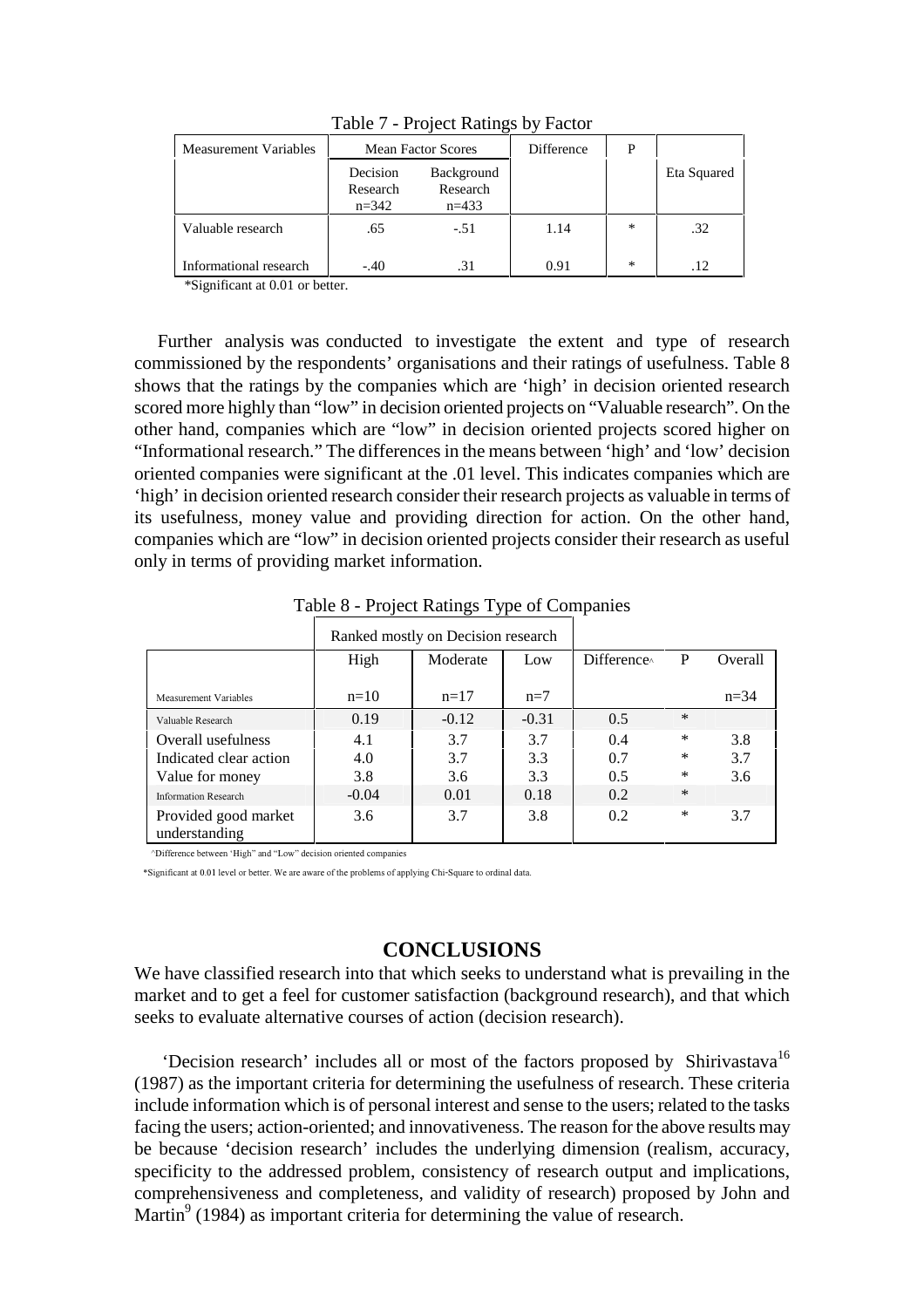On the other hand, it is difficult to measure the effect of 'background research', especially in the long-term, since this process is subtle and indirect and therefore managers may not be able to identify specific effects or observe the influence. This also supports the findings of Bellenger<sup>1</sup> (1979), Holbert<sup>8</sup> (1974), and Krum<sup>11</sup> (1978) that marketing research results have less impact if they are not actionable or sufficiently convincing to be used in critical decisions.

Our survey indicates that background research predominates over decision research as a research activity, yet is regarded as less useful by managers. Over the four dimensions (usefulness, market understanding, value for money, indicate clear action) background research was evaluated less favourably than decision research. This result was even more marked when the dimensionality of the ratings was studied.

A possible explanation for the apparent contradiction between the comparatively lower rating of background research and the higher proportion of background research conducted is that the convention among research companies and marketers is to do background research, and they are able, because of their supposed expertise in such matters, to make their views prevail. Conversely, a possible explanation for the fact that managers favour decision research is that it enables managers to test their ideas and concepts, and to find an implementable solution. It also gives a clear direction for decision making and puts an emphasis on the financial implications of the decisions.

If the findings of this study are substantiated by replication and analysis of many sets of data, then the conclusion is that managers should have a greater say in the type of research that is carried out for them, and that research companies should put greater emphasis on decision type research when pitching for business. In light of the heavy predominance of background research, this will require a major shift in the thinking of research companies and marketers.

#### **REFERENCES**

- [1] Bellenger, D. (1979). The Marketing Manager's View of Marketing Research. *Business Horizons*, 22 (June), 59-65.
- [2]Bradley, G. (1978). Self-serving Biasesin the Attribution Process: A Reexamination of the Fact or Fiction Question. *Journal of Personality and Social Psychology*, 36 (1), 56-71.
- [3]Curren, M., Folkes, V. & Steckel, J. (1985). Explanation for Successful and Unsuccessful Marketing Decisions: The Decision Maker's Perspective. *Journal of Marketing*, 56, 18-21.
- [4]Deshpande, R.& Zaltman, G. (1982). Factors Affecting the Use of Market Research Information: A Path Analysis. *Journal of Marketing Research*, 19, 14-31.
- [5]Deshpande, R. & Zaltman, G. (1987). A Comparison of Factors Affecting Use of Marketing Information in Consumer and Industrial Firms. *Journal of Marketing Research*, 24, 114- 118.
- [6]Deshpande, R. & Jeffries, S. (1981). Attitude Affecting the Use of Marketing Research in Decision Making: An Empirical Investigation. *Educators' Conference Proceedings*,